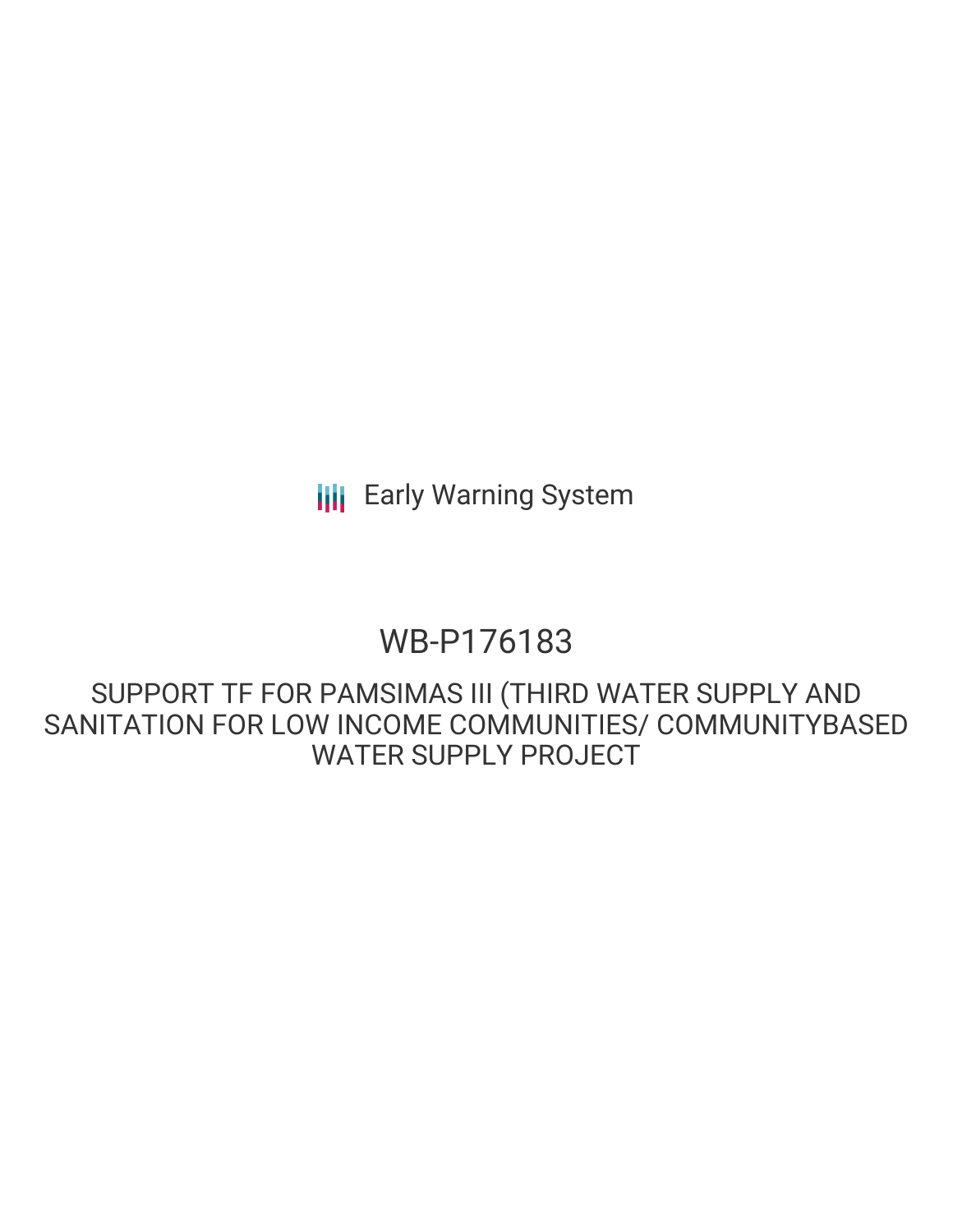

#### SUPPORT TF FOR PAMSIMAS III (THIRD WATER SUPPLY AND SANITATION FOR LOW INCOME COMMUNITIES/ COMMUNITYBASED WATER SUPPLY PROJECT

#### **Quick Facts**

| <b>Countries</b>              | Indonesia               |
|-------------------------------|-------------------------|
| <b>Financial Institutions</b> | World Bank (WB)         |
| <b>Status</b>                 | Proposed                |
| <b>Bank Risk Rating</b>       | U                       |
| <b>Borrower</b>               | Government of Indonesia |
| <b>Sectors</b>                | Water and Sanitation    |
| <b>Investment Type(s)</b>     | Grant                   |
| <b>Grant Amount (USD)</b>     | $$2.40$ million         |
| <b>Project Cost (USD)</b>     | \$2.40 million          |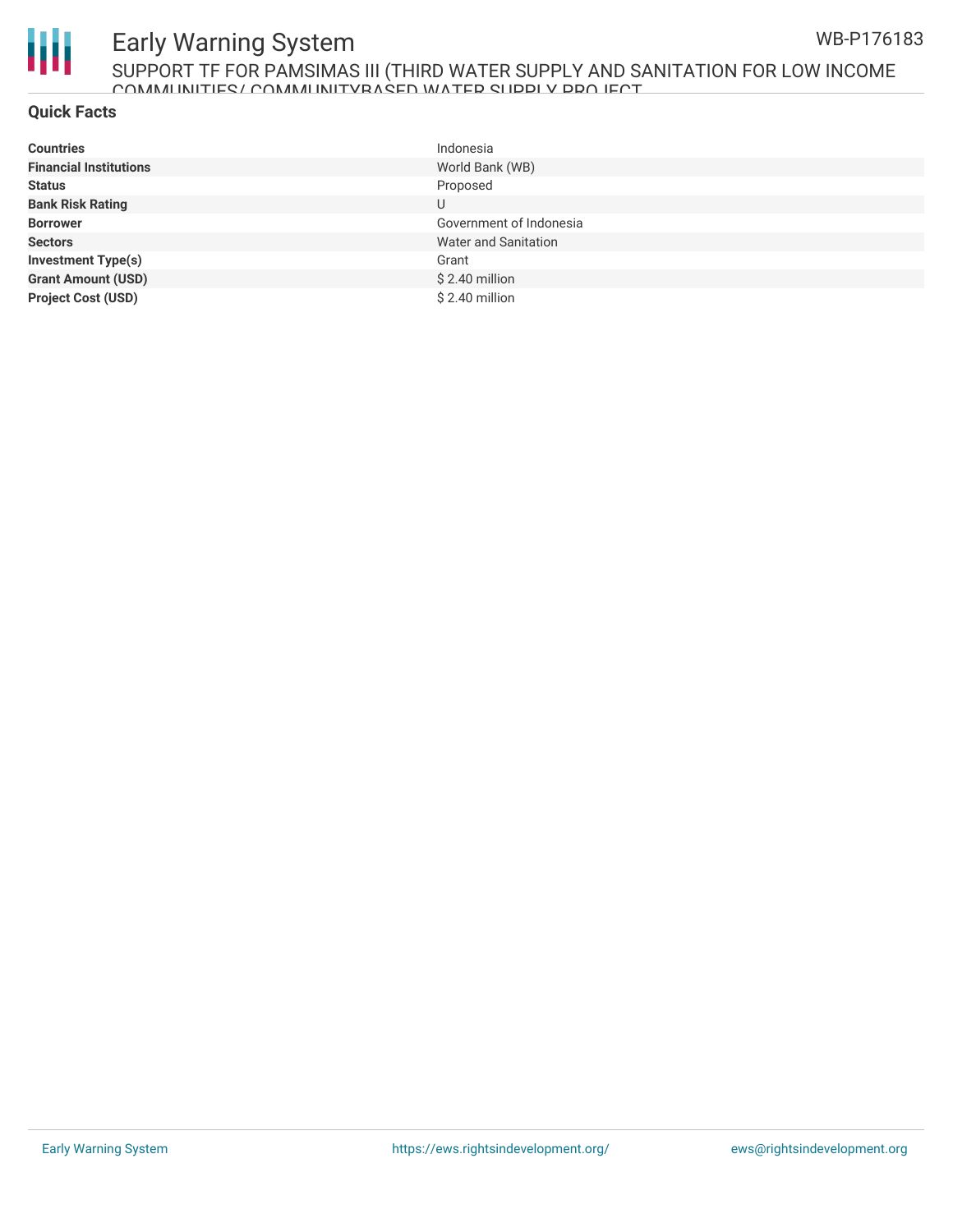

#### Early Warning System SUPPORT TF FOR PAMSIMAS III (THIRD WATER SUPPLY AND SANITATION FOR LOW INCOME COMMUNITIES/ COMMUNITYBASED WATER SHIPPLY PROJECT

#### **Project Description**

This porject aims to increase the number of under-served rural and peri-urban populations accessing sustainable water supply and sanitation services in Indonesia.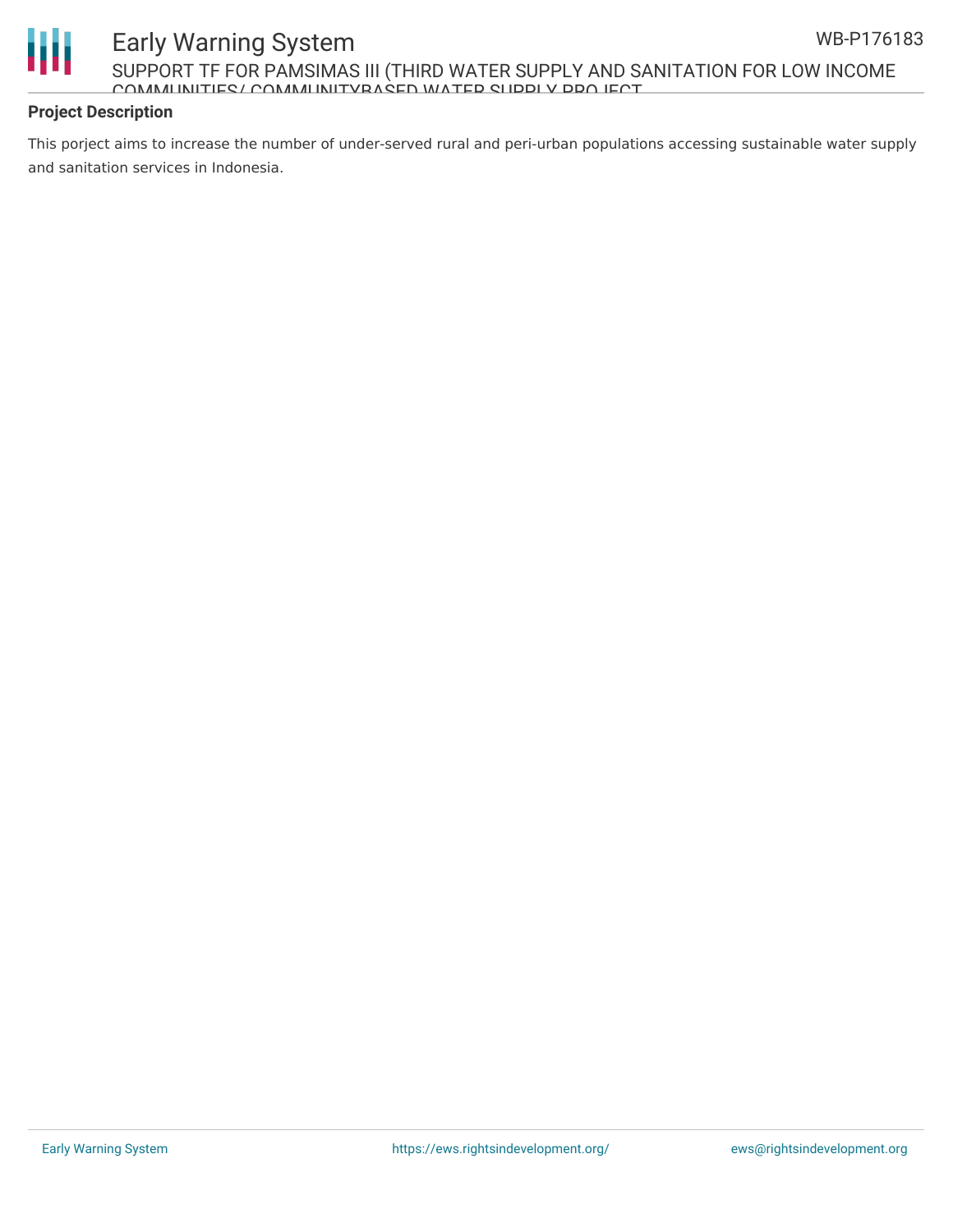

SUPPORT TF FOR PAMSIMAS III (THIRD WATER SUPPLY AND SANITATION FOR LOW INCOME COMMUNITIES/ COMMUNITYBASED WATER SUPPLY PROJECT

#### **Investment Description**

World Bank (WB)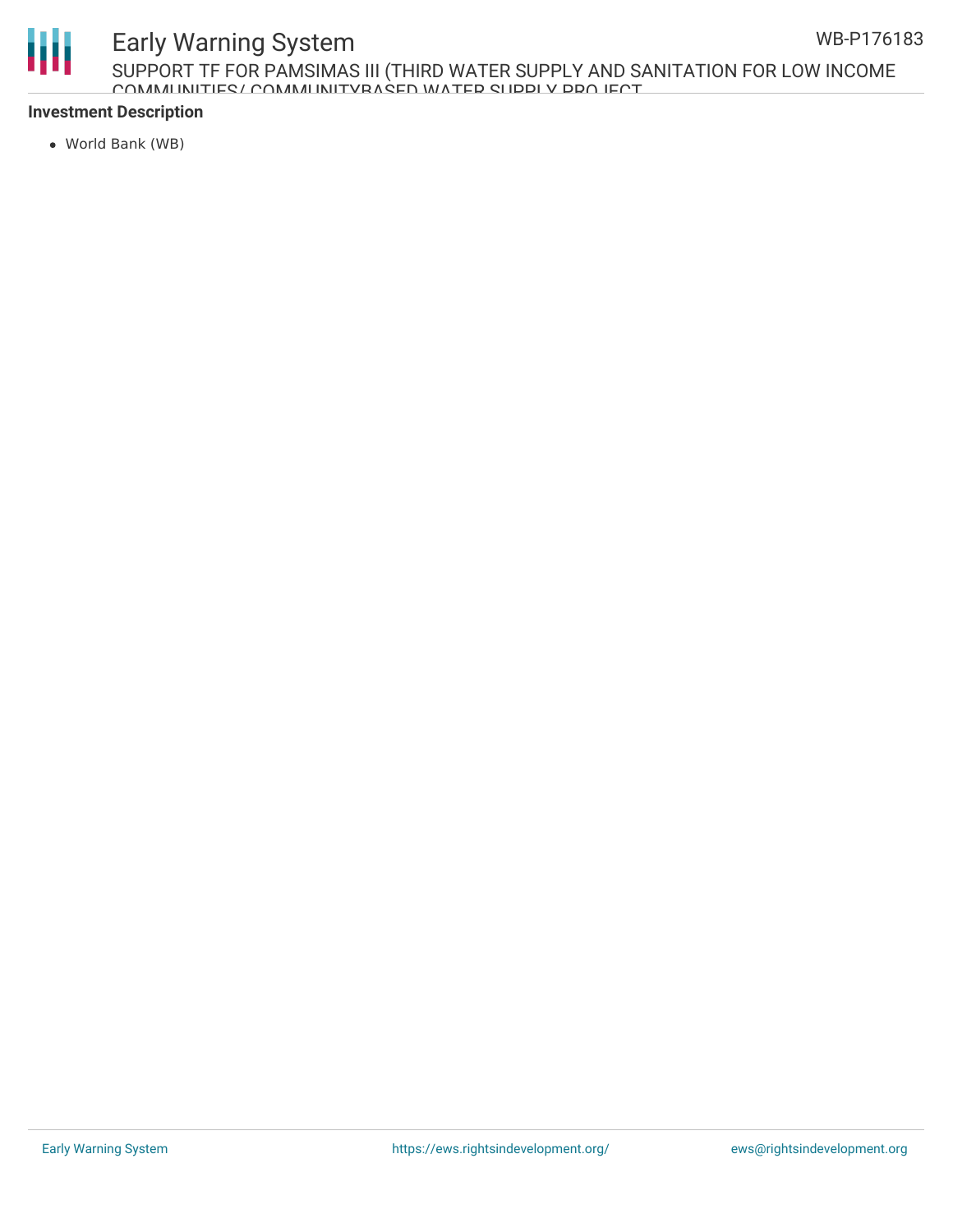

SUPPORT TF FOR PAMSIMAS III (THIRD WATER SUPPLY AND SANITATION FOR LOW INCOME COMMUNITIES/ COMMUNITYBASED WATER SURPLY PROJECT

#### **Contact Information**

TWB

Christophe Prevost (Team Leader)

Project contacts not available at the time of disclosure.

#### ACCESS TO INFORMATION

To submit an information request for project information, you will have to create an account to access the Access to the Information request form. You can learn more about this process at: https://www.worldbank.org/en/access-toinformation/request-submission

#### ACCOUNTABILITY MECHANISM OF THE WORLD BANK

The World Bank Inspection Panel is the independent complaint mechanism and fact-finding body for people who believe they are likely to be, or have been, adversely affected by a World Bank-financed project. If you submit a complaint to the Inspection Panel, they may investigate to assess whether the World Bank is following its own policies and procedures for preventing harm to people or the environment. You can contact the Inspection Panel or submit a complaint by emailing ipanel@worldbank.org. Information on how to file a complaint and a complaint request form are available at: https://www.inspectionpanel.org/how-tofile-complaint